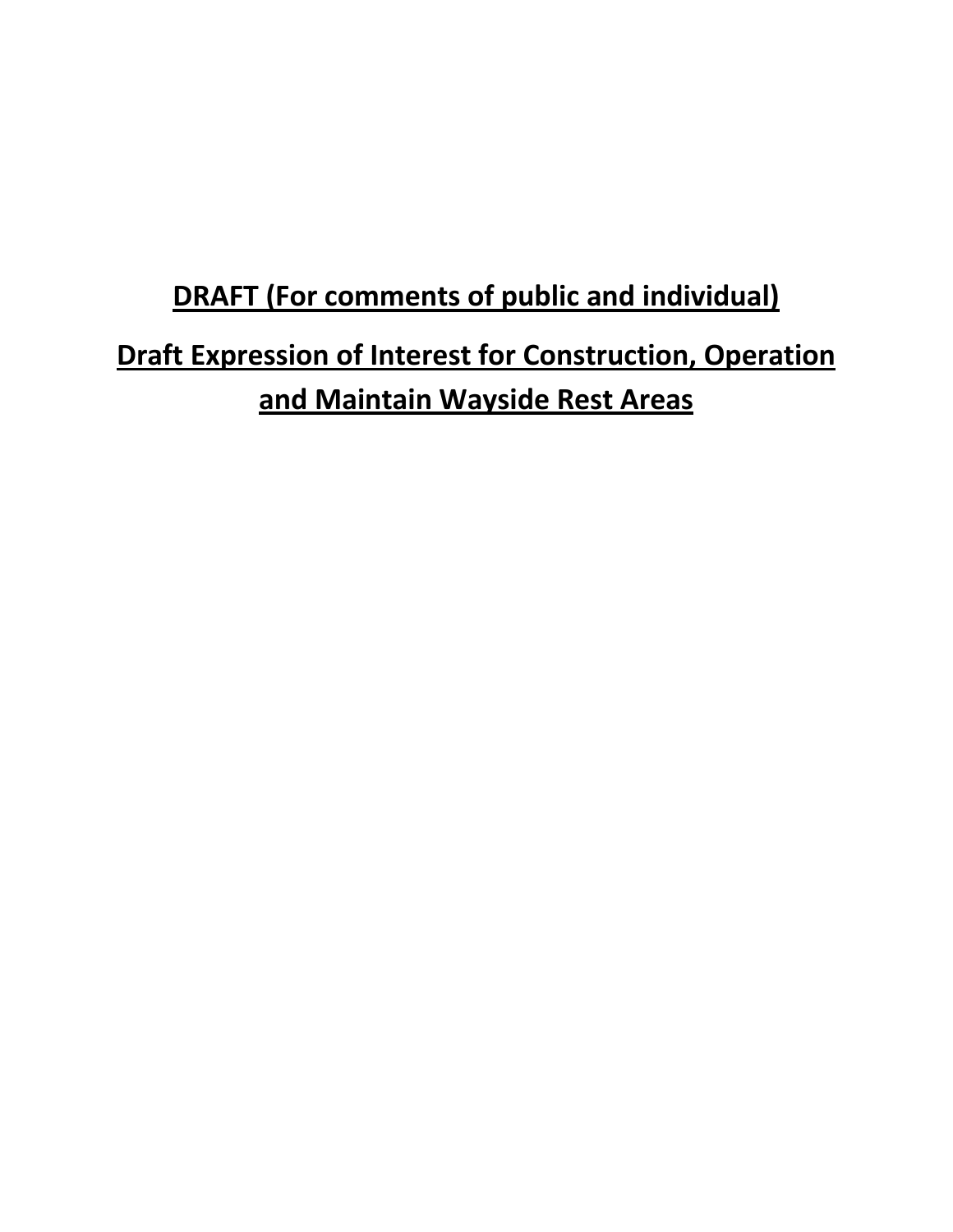# **Section I Brief description of work**

Ministry has been in the forefront in promoting private participation in road building to leverage / conserve tax-payers' money. It is felt that the road can encompass not only the road proper, but also become the medium for many other aspects of need for the society for inclusive growth, with active participation of the various stakeholders. With this potential in view, and taking forward the current policy of the Government that this decade be the decade of innovation for inclusive growth, Ministry proposes to make available this medium of highways to the stakeholders at large, **to adopt / partner with the Ministry** and participate in the activities of the Ministry, for a win-win situation for all.

1.2 One such activity is the development & maintenance of wayside rest areas. Currently conventional off-the-highway facilities and toilets & water facilities in petrol/diesel outlets are envisaged. The present on-highway scheme is to supplement the above, **with stakeholder participation**.

2.1 To begin with, it is anticipated that the following categories of stakeholders may be interested, viz.,

A. Local Institutions (present within the State) – Research / Academic Institutions, Banks for ATMs for Aadhaar/highway users, Cooperative Societies B. Corporate/Institutions/Industries, Facility Management Service (FMS) providers, Restaurant / Service chains, Highway Product Manufacturers / Suppliers, Bus/Truck Operators, Car/Battery manufacturers, etc, may get a chance in innovation / implementation of the services desired by them.

C. Vehicle (car, truck, tractor etc) Repair Workshop.

2.2 For Category A, Ministry can consider providing the developed site (including paved portion, structures, lighting, water supply etc) if so available, for maintenance & service by those stakeholders on a Ten year lease initially, renewable depending on their performance & requirements of the highway. For Category B & C above (& category A in case the stakeholders wish so), the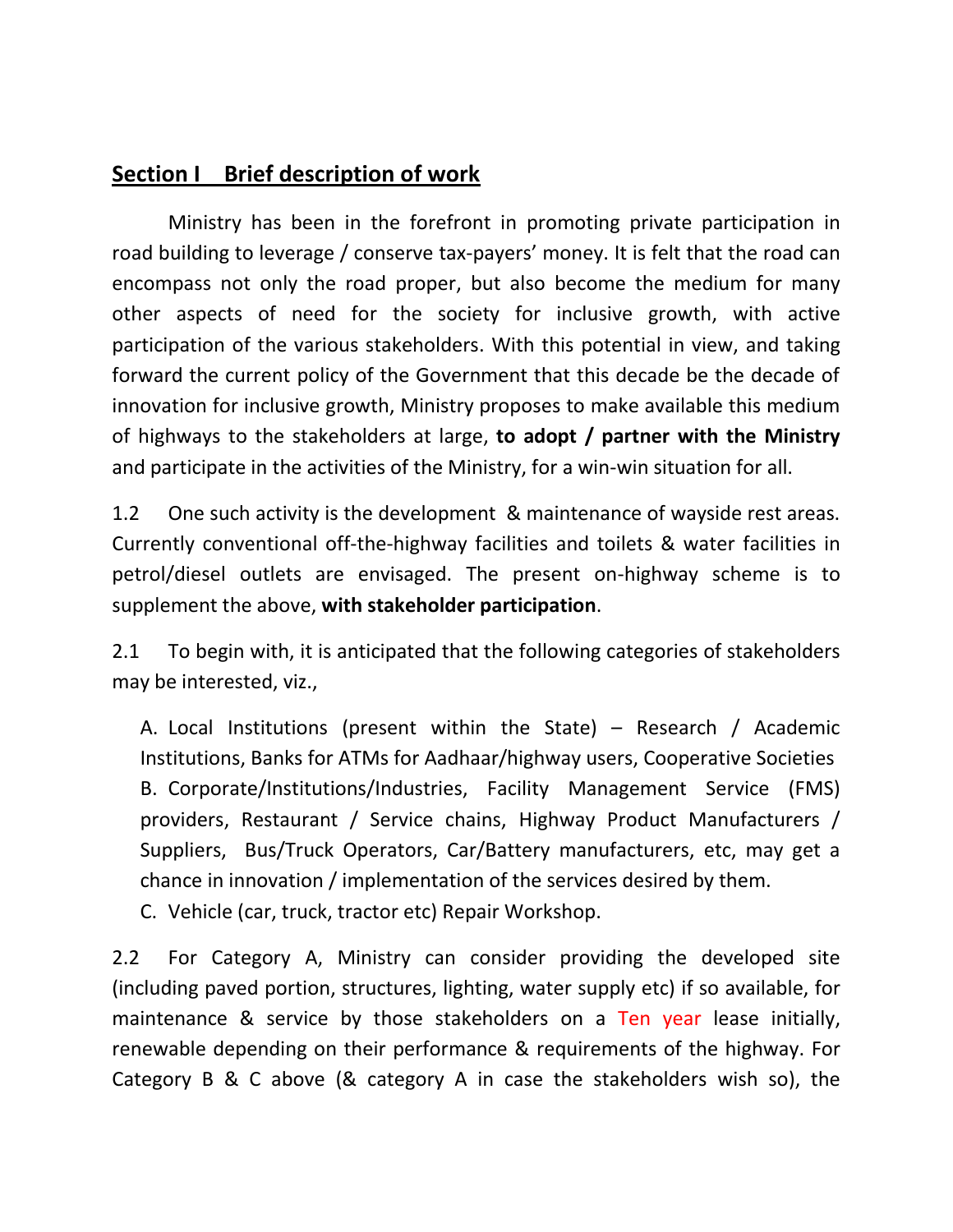Stakeholders will identify, develop, maintain & service the ResT areas on a thirty year lease initially, renewable depending on their performance & requirements of the highway.

2.3 Under this scheme, chunks of about 300 m by 7-10 m within the ROW wherever available [**but outside municipal limits]** is proposed to be developed by this Ministry as wayside Research & Test / Rest & Toilet (ResT) Areas every 50 km [on an average, and not less than 20 km from the nearest one on the same side & not less than 10 km on opposite side) along National Highways, preferably 100- 500m from villages / built up location / Institutions/Religious places [at specified minimum distance away from toll plaza (1000m) and side road (300 -1000 m as applicable)]. This can be made available to the stakeholders (of Category A for '**adopting**') through this 'continuing' offer on mutually acceptable terms, for rolling out inclusive growth as per the vision of the stakeholder; alternatively, site identification may be done by the stakeholders (including those from Category A) in consultation with the Ministry's Regional Officer for '**partnering**' - with appropriate permissions from local authorities for sale of edible items etc.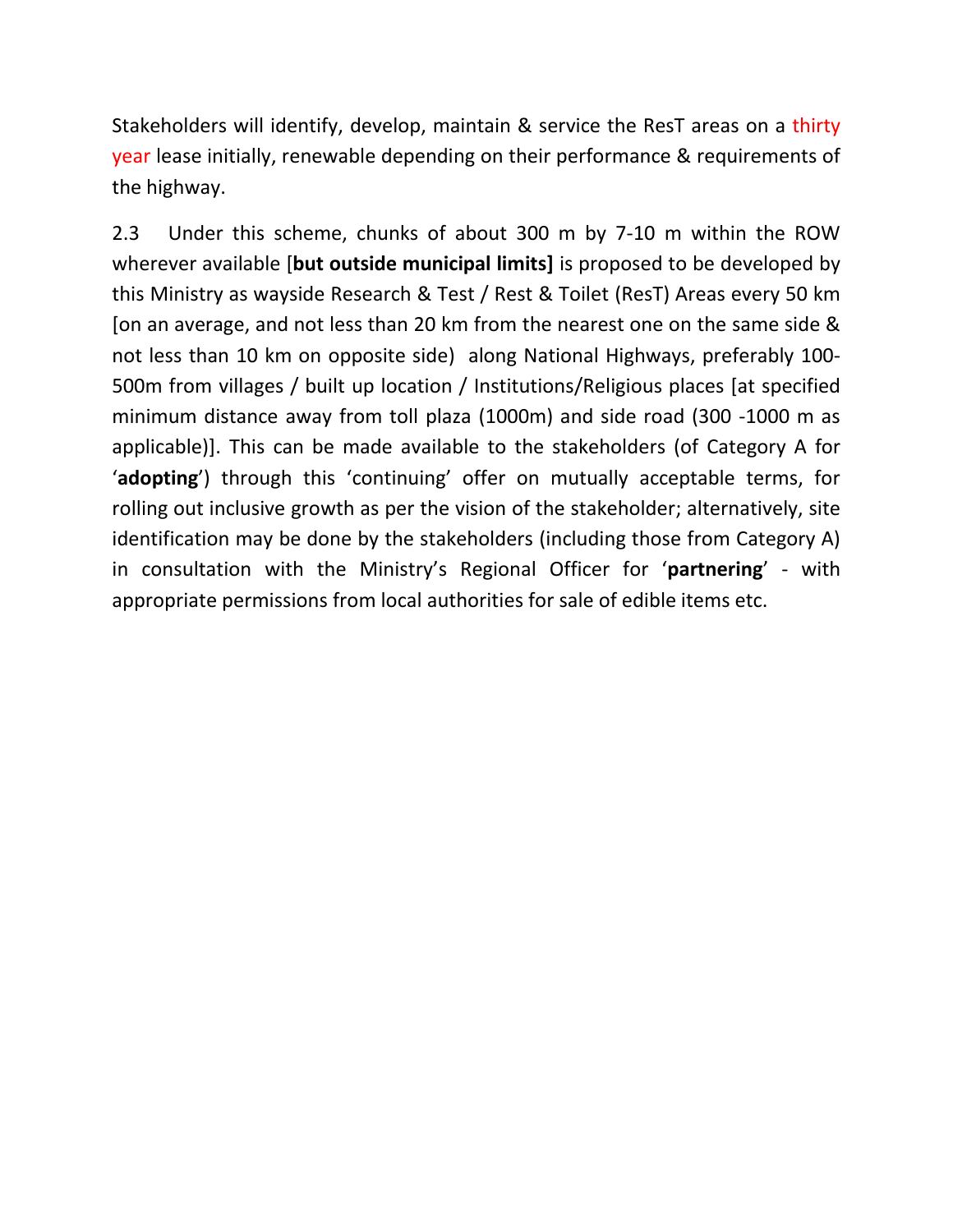# **Section II Information and Instruction to Applicants**

1 The stakeholder adopting / partnering with the Ministry in such ResT area (at a single location or along a highway corridor) will maintain the ResT area for the travelers over a period of 10-30 years as per para 2.2 above. In addition, the stakeholder can (with mutual agreement)

- Try new **safe** materials / technology / highway furniture in constructing / maintaining / operating the ResT area
- Through the Service Room, serve the passengers (tea, snacks, bottled water, local produce, etc) and the local villagers (provisions, "hole-inthe-wall' internet / learning facilities to the local children, medical kiosk connected to "call centre of Doctors" of medicine manufacturers / suppliers, etc)
- ATM of banks for facilitating Aadhaar / travelers.
- Battery charging / swap stations for electric cars
- Try / Demonstrate / prove, Mechanical / electrical / electronic highway furniture / contraptions for adoption in highway sector
- Try / Demonstrate / prove, Mechanical / electrical / electronic contraptions for rural development / general education, health & well being of travelers & public at large.

## **2. Revenue**

The stakeholders are to maintain the ResT area to national / international standards without charging any fee for parking/emergency repairs upto 2 hours (beyond which max. of Rs 10 may be charged for each hour or part thereof) and eating their own food with no obligation to purchase anything. Toilet facilities for the travelling public shall be offered at least one each for ladies, gents & disabled free. Mutually agreed advertisements in the Rest areas may be permitted. Revenue from the agreed services such as the Service Room (max 20 sqm, with max 2m width perpendicular to the highway)/ ATM/ drinking water / snacks, hot/cold beverages etc will accrue wholly to the stakeholder adopting / partnering with the Ministry in such ResT area.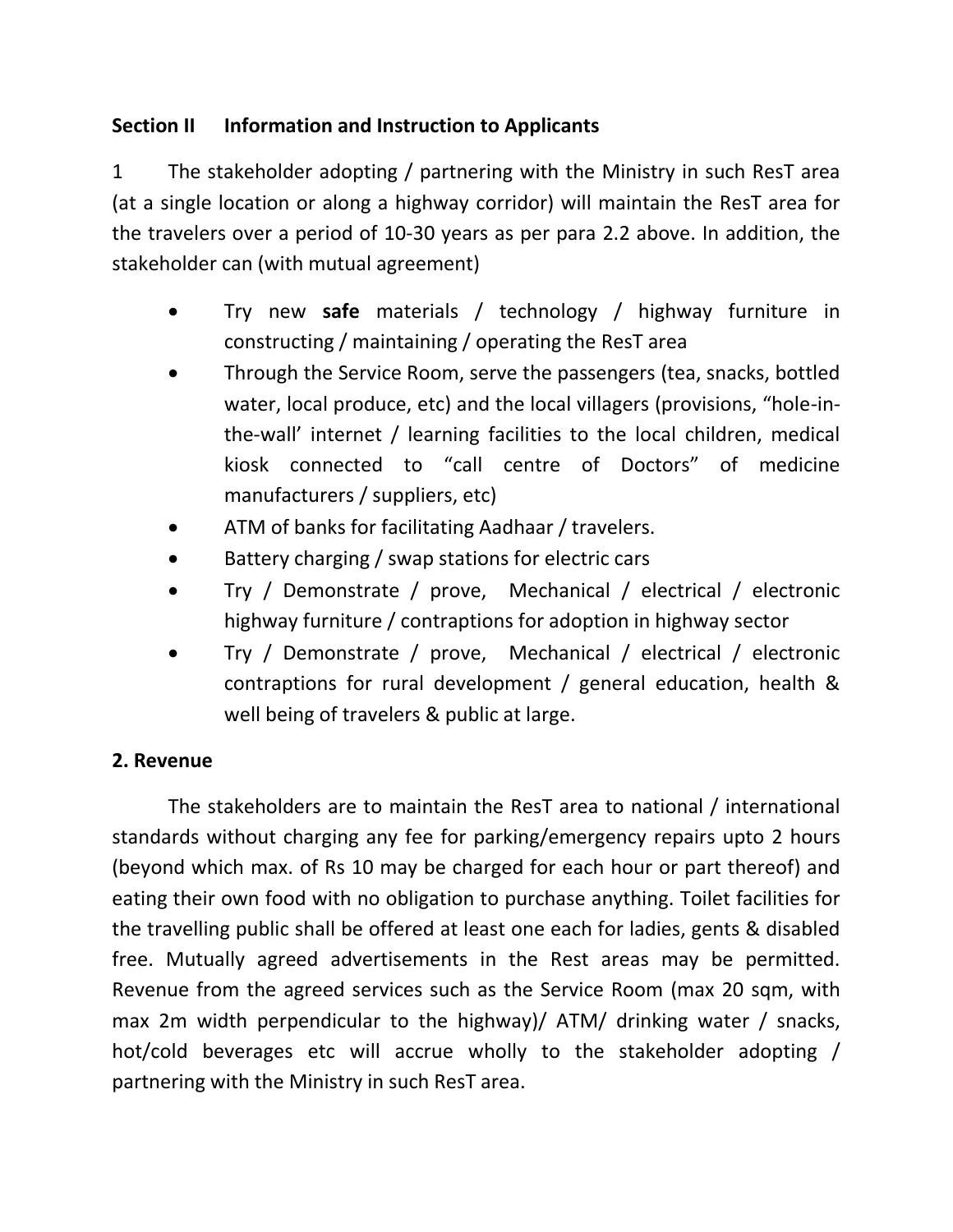## **3. Requirement:**

**3.1** The structures like toilets, service room, ATM etc can be within the ROW [all of which if within the ROW, shall be accommodated within the triangular portions beyond the paved / travelled-way / parking area leaving 2m along the boundary (for utilities and walkway) and 2m on road side (for visibility / walkway)]. However, Vehicle Workshop including parking area for it shall be outside the ROW and acquired by the stakeholder. The straight reach between the deceleration and acceleration portions is to be exclusively reserved for temporary parking and vehicle/pedestrian movement only. Pedestrian walkway in this straight portion shall be at the ROW edge only and not on the highway side.

3.2 The structures so put up shall be safe and aesthetic. They shall be amenable for easy relocation / dismantling. Gravel and CC interlocking concrete block surfacing can be preferred (subject to proper upkeep / drainage) to retain the 'relocatableness'.

3.3 Ministry may require to shift the facilities created within the ROW for any reason at any time, in which case the cost of shifting & relocating will be borne by the Ministry.

3.4 Rain water harvesting [connected with surface / subsurface drainage of the area and solar lighting of the area is a must. Minimum 2 Surveillance cameras for parking area at appropriate locations shall be installed and maintained.

3.5 The service Room is to be manned at least from 6am to 10 pm. Minimum 2 persons [at least one of whom shall reside within 5 km of the Rest area and at least one trained in First-Aid ] are to be pre-identified for this purpose at the time of signing the license deed; any subsequent change in the persons manning shall be intimated by Regd Post / email to the Ministry/Highway administrator.

3.6 Stakeholder to ensure the cleanliness of the toilets and other facilities. For proper monitoring of the cleanliness, stakeholder should upload the actual site & toilet photographs to the required monitoring locations every day. Based on the cleanliness and feedback from the user public, the facility shall be given star rating on a scale of 1 to 5 and suitable advisory will be made available to the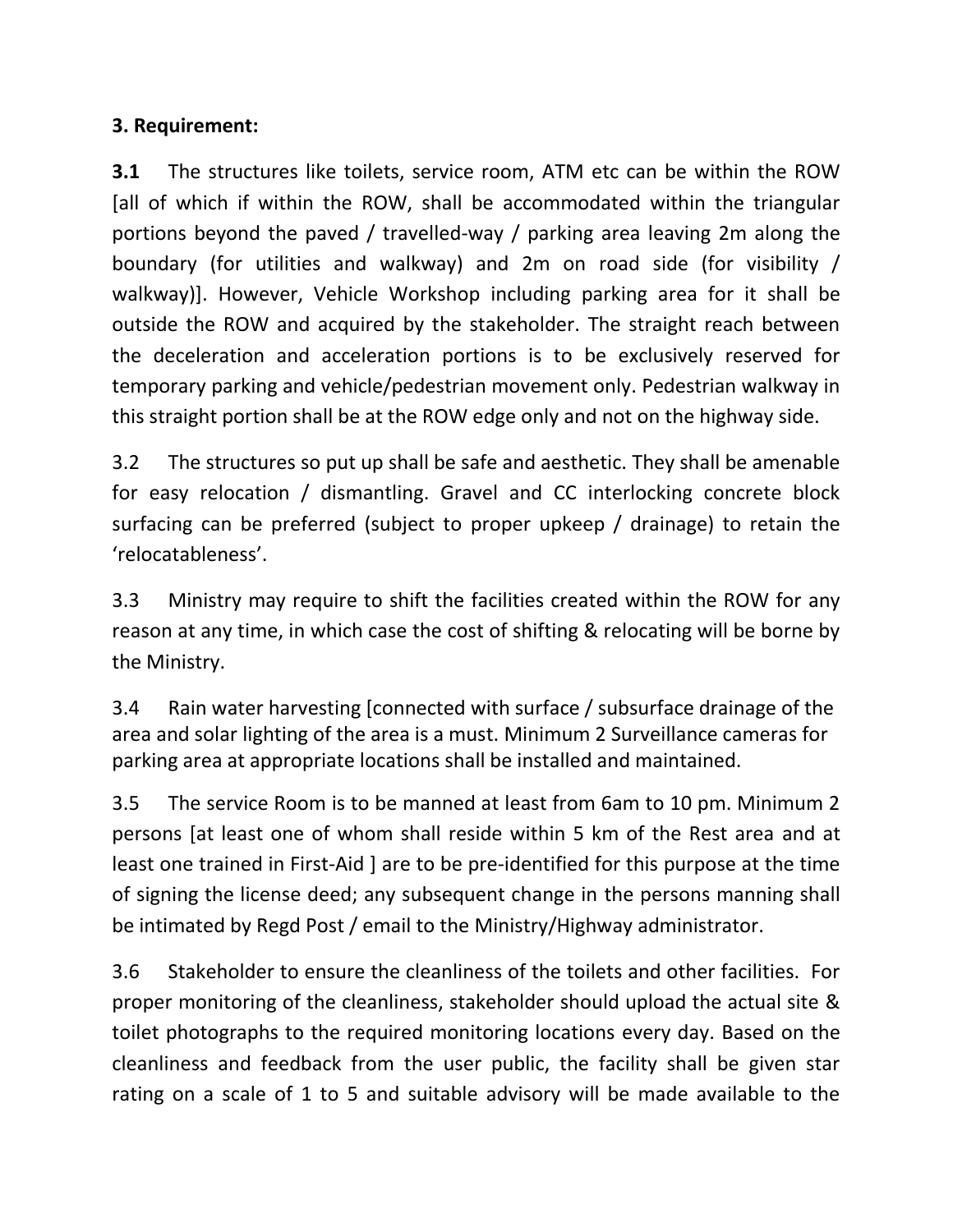travelling public. Officers of the Highway Administration would also carry out frequent checking of the facility.

3.7 Facilities scoring below the minimum rating of 2, in three out of six consecutive evaluations would lead to cancelation of the lease.

3.8 Sale & consumption of alcohol and items/activities prohibited by Law are not permitted.

3.9 The landowners abutting the rest area will be allowed to sell local produce and provide services / facilities for repair of vehicles (including tyre puncture repair etc) within their land, if so permitted by local bodies.

3.10 Access to any other development through the ResT areas will not be permitted.

3.11 Stakeholders interested in **adopting / partnering** with the Ministry in such ResT areas can apply any time (till further communication) through e mail [\(nhservice@nic.in](mailto:nhservice@nic.in) -to be opened) giving the information sought in Annex 1. Evaluation will be done by a Committee in the Ministry periodically and awarded.

3.12 The selected stakeholder shall sign the Lease Deed as in Annex 2 for maintenance of the facility for a minimum term of 5 years for Category 1 and 15 years for Category 2.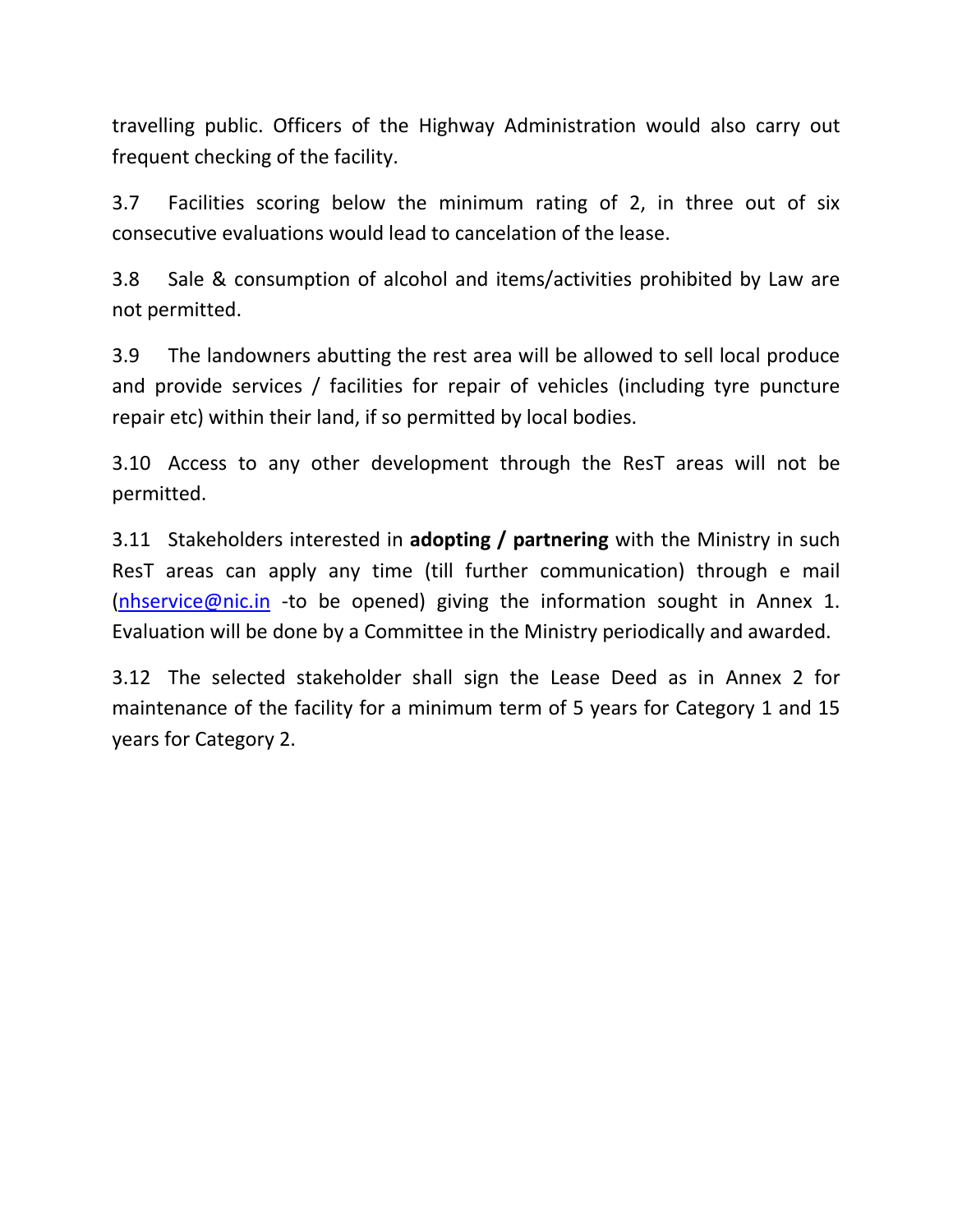## **Section III Selection criteria**

## **I Category A**

To promote research & innovation, and also services, Stakeholders of category A will be invited to to 'adopt' / 'partner' in this ResT area scheme on a continuing basis on priority basis.

The sites identified for way side facility are proposed to be leased out to eligible stakeholders for a period of 10 years.

The **one time** lease amount, to be charged for the service room only, shall be same be as per the lowest quoted amount .

## **II Category B&C**

Qualification of the bidder shall be on minimum net worth/turn-over (to be decided by the Committee in the Ministry/Regional Officer, & highway administrator). The sites identified for development of way side amenities are proposed to be leased out to qualifying stakeholder for a period of up to 30 years, on the basis of highest annual lease quoted for a single location or those along a corridor at the time of evaluation, if more than one stakeholder wishes to partner in that location/corridor. For this purpose a corridor will be considered as the NH reach between two City Corporations with the proposal for minimum one location at average spacing of 50 km. Proposal for a corridor would be preferred over single locations along the corridor, if the corridor proposal matches (or is more than the sum of) the individual proposals. However the minimum amount of one time lease money to be levied would be same as for category I mentioned above.

### **Section IV Future Development:**

In phase II of the scheme, the development of following additional facilities is envisaged**:**

- Medical Kiosk equipped with emergency treatment facilities
- Basic Road Maintenance facilities for Pot-hole repair etc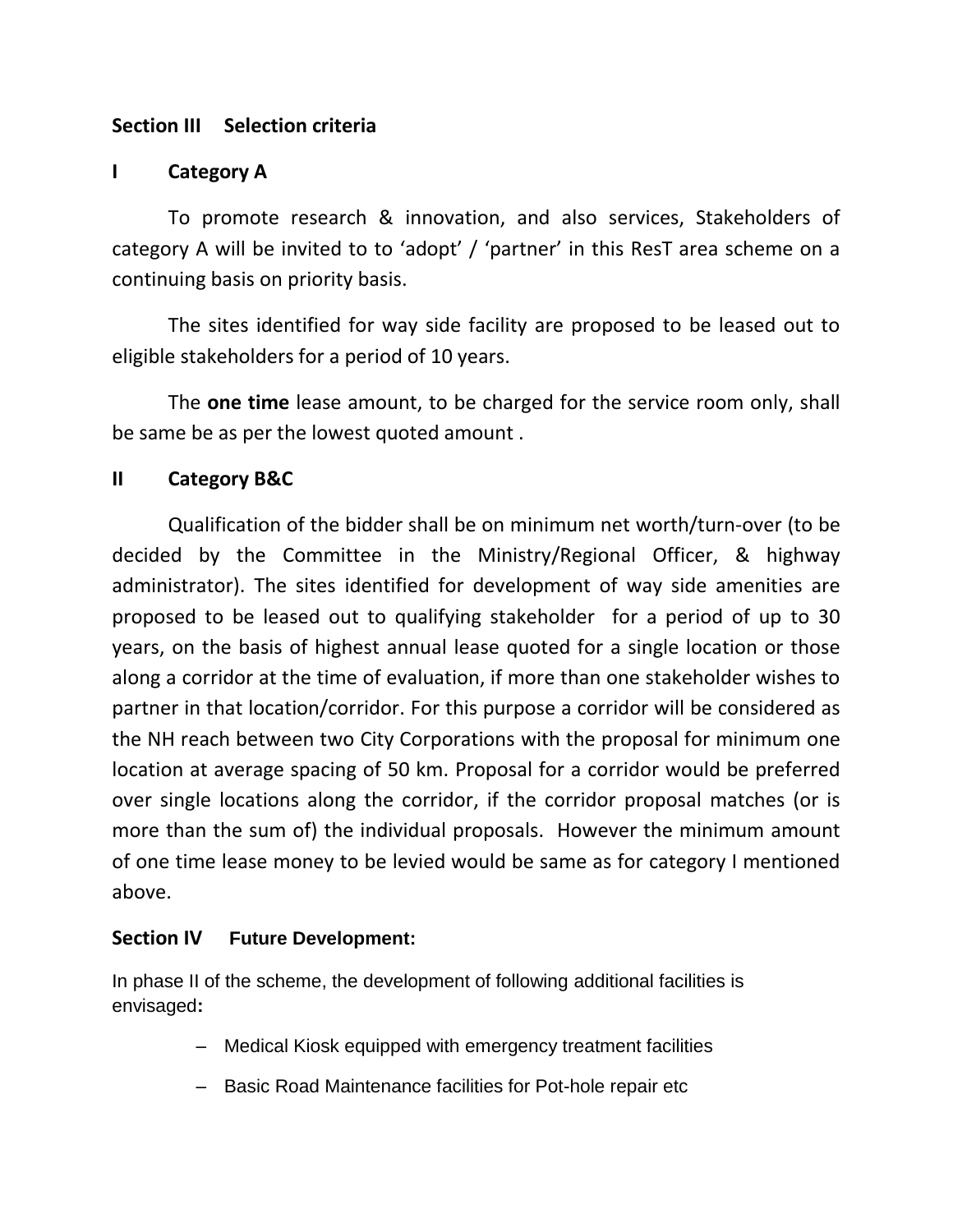– Educational facilities like training in Road safety etc

### **Annex -1**

(To be sent by e-mail by the first of every month)

# **Particulars of Stakeholder for Development/Maintenance of Wayside ResT Areas**

- 1. Name of Stakeholder :
- 2. Contact address of Stakeholder :
- 3. Authorized signatory for this purpose :
- 4. Contact No. (Off/Res) (Mobile)
- 5. PAN No. of Stakeholder :
- 6. Net worth / Turn over (in case of company -

certified by Auditor)

- 7. Indicate whether the proposal is for adoption or partnering in the set of the set of the set of the set of the set of the set of the set of the set of the set of the set of the set of the set of the set of the set of the set of the set of the set of the set of the set
- 8. Proposed location/corridor including name(s)

of village(s) and its (their) location(s) :

## **Proposal for adoption / partnering**

(in a sealed envelope superscribing "Lease Offer" - by Registered Post to Chief Engineer (Roads) Standards/Research, M/o Road Transport & Highways, Transport Bhavan, 1, Parliament Street, New Delhi – 110001- to reach the addressee before  $15<sup>th</sup>$ of the month)

Annual Lease amount offered for (each of)

the village(s) indicated above :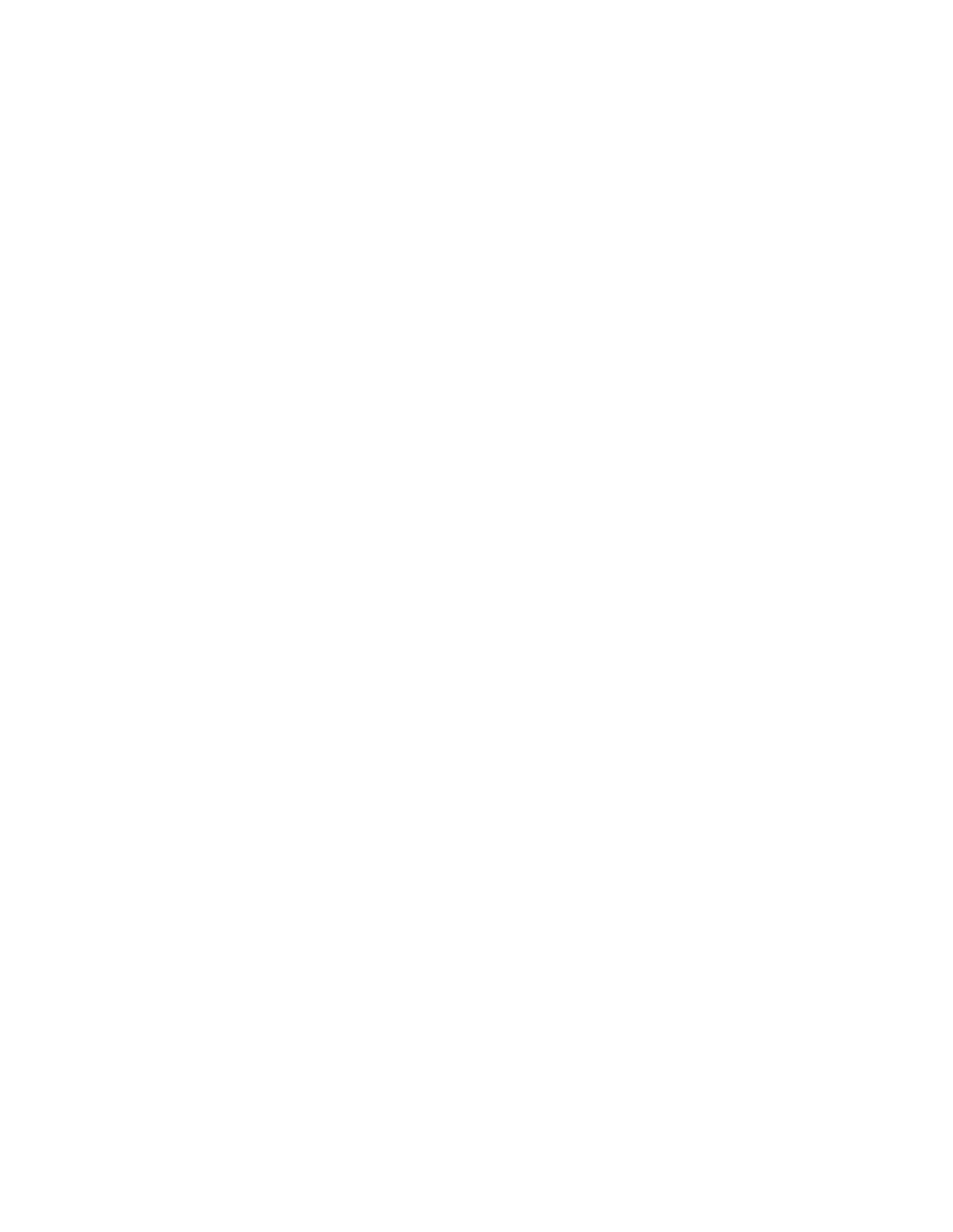#### **Annex -2**

#### **LICENSE FOR THE USE OF NATIONAL HIGHWAY LAND**

|                    |  |  |  |  | AGREEMENT TO construct and/ maintain a Wayside Rest Area facility with necessary |          |    |                 |
|--------------------|--|--|--|--|----------------------------------------------------------------------------------|----------|----|-----------------|
|                    |  |  |  |  | provisions for Toilets, Drinking water, drainage, signage and markings,          |          |    |                 |
|                    |  |  |  |  |                                                                                  |          |    | abutting on the |
|                    |  |  |  |  |                                                                                  | boundary |    | of              |
|                    |  |  |  |  |                                                                                  |          | ın | kilometer       |
|                    |  |  |  |  |                                                                                  |          |    | of the          |
| village __________ |  |  |  |  | in the Taluka of                                                                 |          |    |                 |
| of the $\_\_$      |  |  |  |  | District.                                                                        |          |    |                 |
|                    |  |  |  |  |                                                                                  |          |    |                 |

AN AGREEMENT made this **Example 19 and 19 and 19 and 19 and 19 and 19 and 19 and 19 and 19 and 19 and 19 and 19 and 19 and 19 and 19 and 19 and 19 and 19 and 19 and 19 and 19 and 19 and 19 and 19 and 19 and 19 and 19 and 1** Year Two thousand between the President of India (hereinafter called the Government which expression shall, unless excluded by or repugnant to the context, include his successors in Office and assigns) of the one part and (name and address of Entrepreneur ) hereinafter called "the Licensee"/"the Licensees" (which expression shall, unless excluded by or repugnant to the context, include the said licensee's successor/Licensees successors, heirs, executors, administrators and assigns) of the other part.

2 WHEREAS THE Licensee has/licensees have applied to the Government for permission to construct and/or maintain on the Government land a Wayside Rest Area facility with necessary provisions for Toilets, Drinking water, drainage, signs and markings to his/their property abutting on the boundary of \_\_\_\_\_\_\_\_\_\_\_\_\_\_\_\_\_\_\_\_\_\_\_\_\_\_\_\_\_\_\_\_\_\_\_\_\_\_\_\_\_\_\_\_\_\_\_\_\_\_\_ in kilometer \_\_\_\_\_\_\_\_\_\_\_\_\_\_\_ in the \_\_\_\_\_\_\_\_\_\_\_\_\_\_\_\_\_\_\_\_\_\_\_\_\_\_\_\_\_\_\_\_\_\_\_ Taluka of the District more particularly described in the Schedule annexed hereto and shown in the drawing attached hereto (hereinafter

referred to as "the said premises").

- 3 AND WHEREAS THE GOVERNMENT have agreed to grant such permission on the terms and conditions hereinafter mentioned.
- 4 Now, this Agreement witnesseth that, in consideration of the terms and conditions hereinafter contained and on the part of the licensee/licensees to be observed and performed, the Government hereby grants to the licensee/licensees permission to construct and/or maintain a Wayside Rest Area facility with necessary provisions for Toilets, Drinking water, drainage works, signs and markings to the said premises as per approved drawings attached subject to the following terms and conditions, namely:-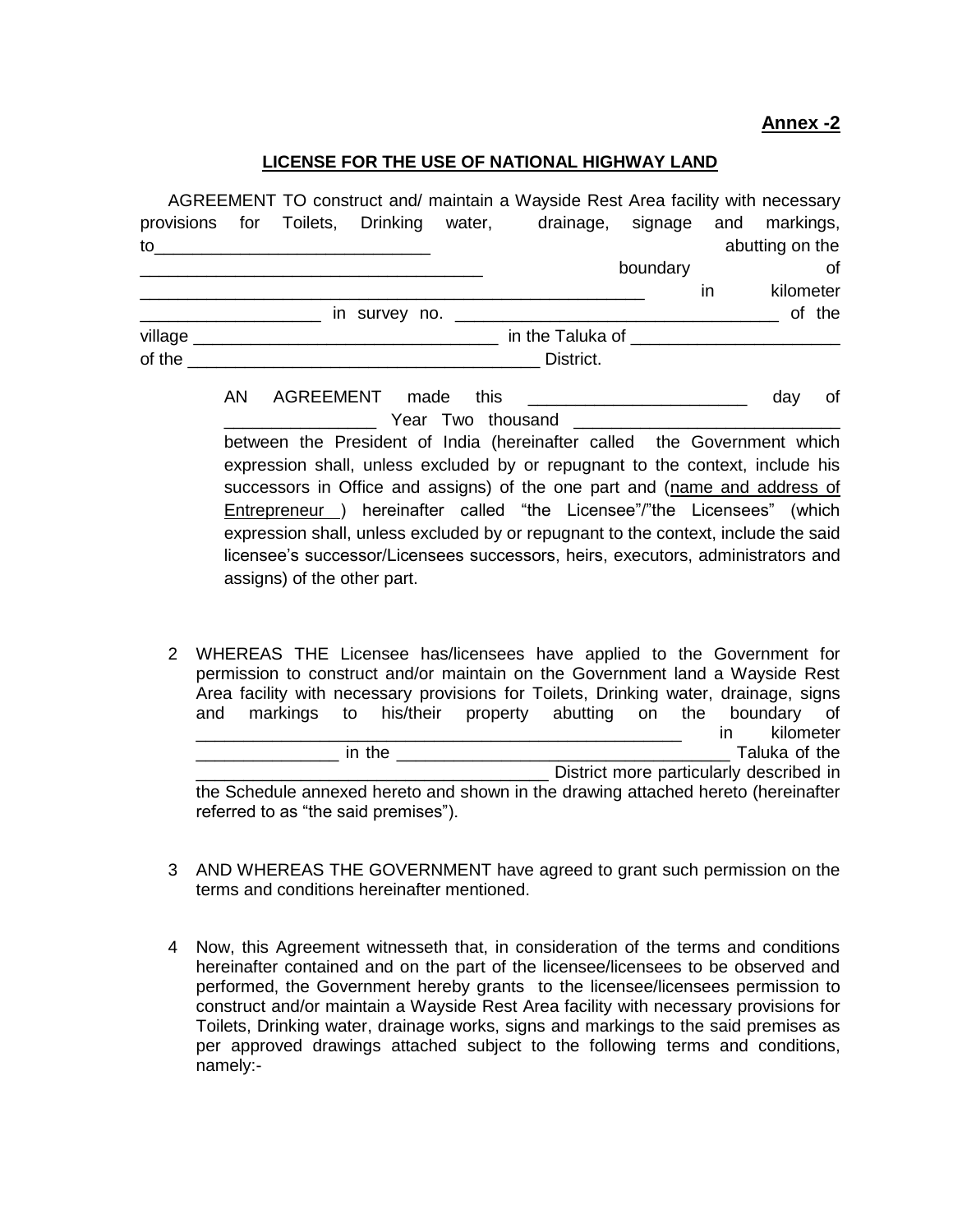- a. That the licensee/licensees shall within three months from date of receipt of the permission, but without interfering in any way with the highway traffic, complete the construction of a Wayside Rest Area facility and shall make provisions for drinking water and toilet facilities, drainage, signs and markings at his own cost and to the full satisfaction of the Highway Administration according to the approved drawings and specifications. The drinking water and toilet facilities shall be accessible to the public round the clock. In order to inform the public about these, a display board showing availability of such facilities shall be installed before the entry to a Wayside Rest Area facility. The said facility shall not be brought into use after its completion until the Government/NHAI gives a completion certificate after satisfying himself that it has been completed as per the sanctioned drawings and specifications...
- b. That on the completion of the said work, that part of the approach road, which lies within the limits of Government road land together with any culvert or drain therein constructed shall become the absolute property of the Government subject to the rights of the licensee/licensees to use the same for ingress and egress.
- c. The licensee/licensees shall at his/their own cost keep the said approach road, and any culvert or drain therein, in proper repair and condition to the satisfaction of the Highway Administration. The facility would be considered in proper conditions when they are clean and rated satisfactory at all times.
- d. That within Six months of a notice duly given to the licensee/licensees in this behalf, the licensee/licensees shall at his/their own cost remove the said facility and restore the land to its original condition when required to do so by the Government or by any person duly authorized on its behalf. The Licensee/licensees shall not be entitled to any compensation on account of such removal and restoration.
- e. That the approach road shall not be used for any purpose other than that of access to and egress from the premises of the licensee/licensees on to the Government road.
- f. That the licensee/licensees shall not, without the prior permission in writing of the Government/NHAI in any way extend or alter the said facility or drainage therein.
- g. That the licensee/licensees shall at all times permit any duly authorized officer of the Highway Administration to inspect the said facility including any culvert or drainage therein. He shall keep the said facility clear and shall not be entitled to close any right of way over or in respect of the same against Government, or any member of the public.
- h. That the licensee/licensees shall be liable for any loss or damage caused to the Government by drain obstruction or any other like cause due to the said facility.
- i. That the permission granted by this license shall not in any way be deemed to convey to the licensee/licensees any right into or over, or any interest in Government land other than that herein expressly granted.
- j. That in case the said facility is destroyed, this license shall determine and the license/licensees shall not be entitled to claim any right to construct another facility in lieu of that so destroyed.
- k. That during the subsistence of this license, the said facility including the road, drainage shall be deemed to have been constructed only by the consent and permission of the Government so that the right of the licensee/licensees to use the same shall not become absolute and indefeasible by lapse of time.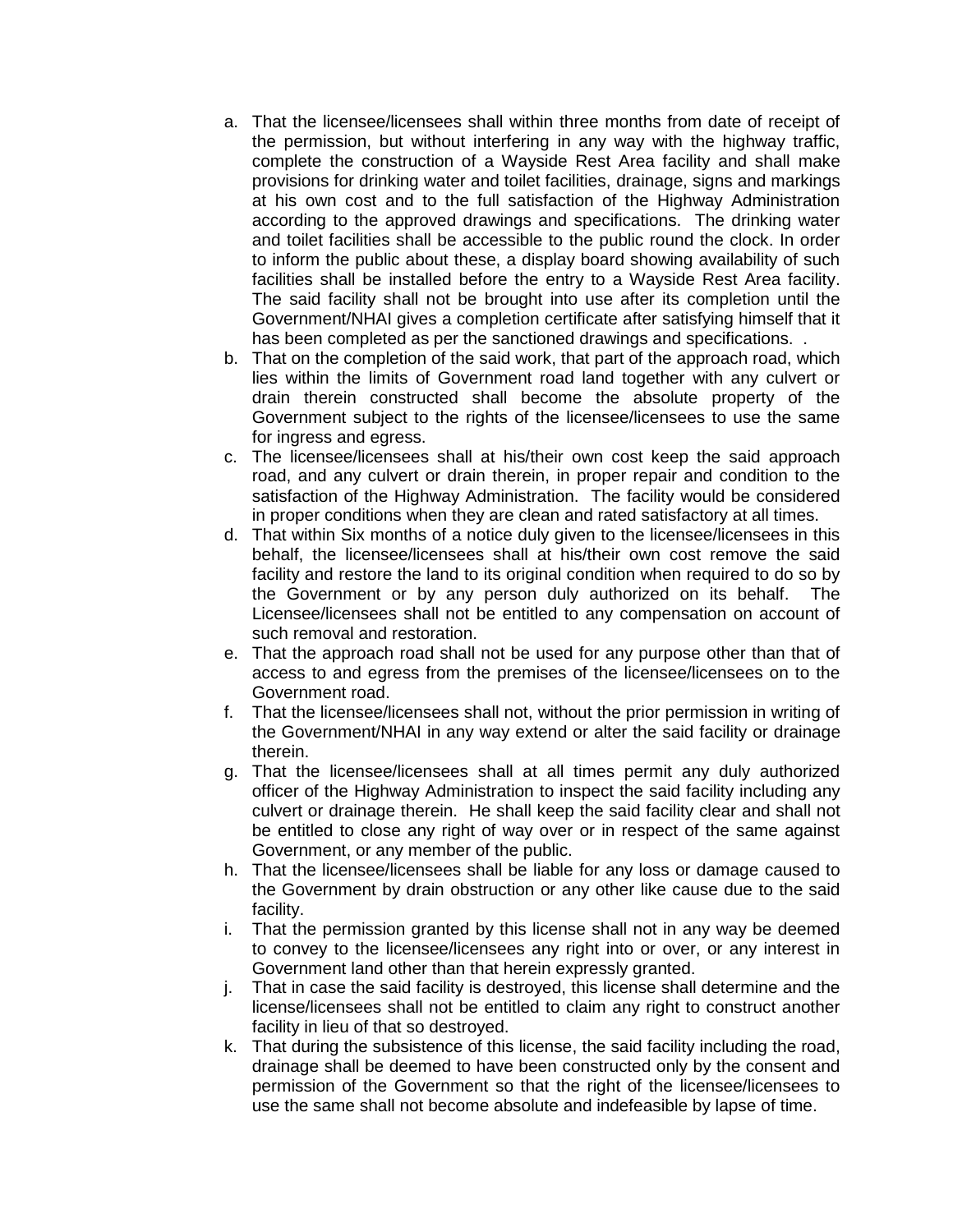- l. In cases of defaults/deviations found during inspections by Highway Administration, each deficiency shall be immediately rectified, which in no case should exceed 30 days from the date of inspection. The failure to rectify the identified deficiencies within the prescribed time would lead to cancelation of the lease. The lease would be approved only on complete rectification and on the authorization by Highway Administration.
- m. That the licensee/licensees shall not sell, transfer or otherwise dispose of the premises without obtaining from the transferee a duly executed agreement with the Government embodying the terms and conditions herein before.
- **n.** The entrepreneur shall have to enter into an Agreement for signing the license deed **for five/ fifteen years** with the Highway Administration (as per Highway Administration Rules 2004), for the use of NH land. The license shall be issued to the entrepreneur on payment of Rs. ---------/- as one-time license fee for the calendar year alongwith the application,.
- o. That this Agreement shall remain in force for five years from the date of execution in the first instance and be terminable by a notice of 6 months and the lease may be renewed after expiry of the said period.
- p. That the license hereby granted shall not be transferable.
- q. That the licensee/licensees shall bear the cost of Stamp and attestation of this Agreement.
- 5 Situations given below would be treated as violations of the license deed agreement and the Government would be within its right to ask the concerned Oil Company to de-energize the Fuel Station;
	- a. Non-maintenance of facility, service road, drinking water and toilet facilities, drainage system, channelisers, markings, signs and other traffic control devices in good operating conditions(as specified in Para 4(iii)), during the period of license deed and not rectifying the short comings within the specified period
	- b. Non-compliance for revising the layout of access as directed by the Highway Administration in writing within specified period.
- 6 Not-withstanding anything contained in clause 4, this license can be cancelled at any time by the Highway Administration for breach of any of the terms and conditions of license and the licensee/licensees shall not be entitled to any compensation for loss caused to him/them by such cancellation nor shall be absolved from any liability already incurred by him/them under this Agreement. The licensee/licensees shall at his/their own cost remove facility lying within the boundary of the Government land and restore the Government land to its original condition. In the event of licensee/licensees refusing to do so, the restoration of the Government land to its original condition shall be done by the in-charge Executive Engineer/Divisional Engineer**,** at the cost of licensee/licensees and the expenditure incurred shall be recoverable from the licensee/licensees as an arrear without prejudice to any other remedies which may be fixed by Government in this behalf.
- 7 This Agreement may be executed in two counterparts, each of which when executed and delivered shall constitute an original of this Agreement.